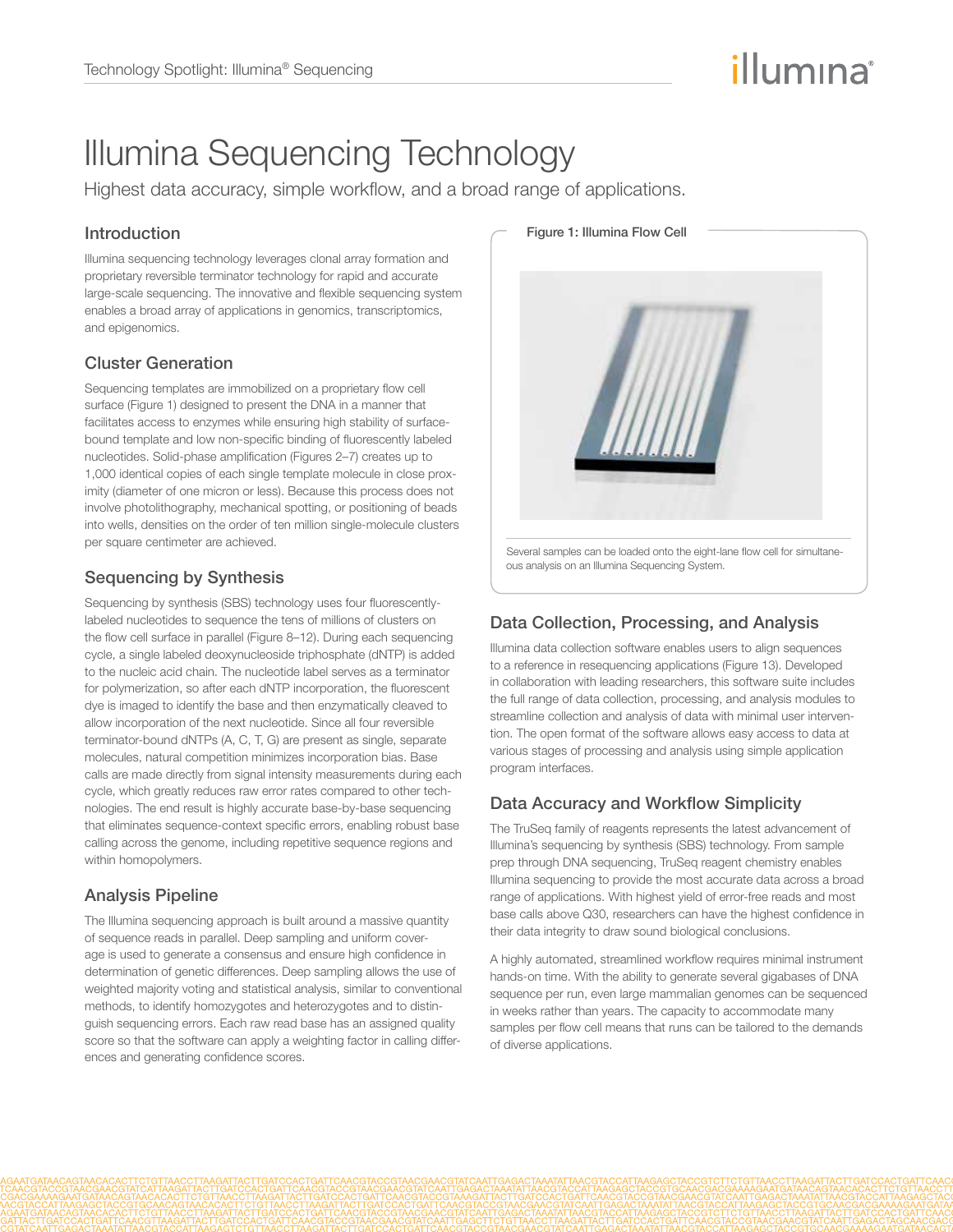

Randomly fragment genomic DNA and ligate adapters to both ends of the fragments.



Add unlabeled nucleotides and enzyme to initiate solid-phase bridge amplification.



- cell channels.
	- Figure 5: Fragments Become Double Stranded



The enzyme incorporates nucleotides to build double-stranded bridges on the solid-phase substrate.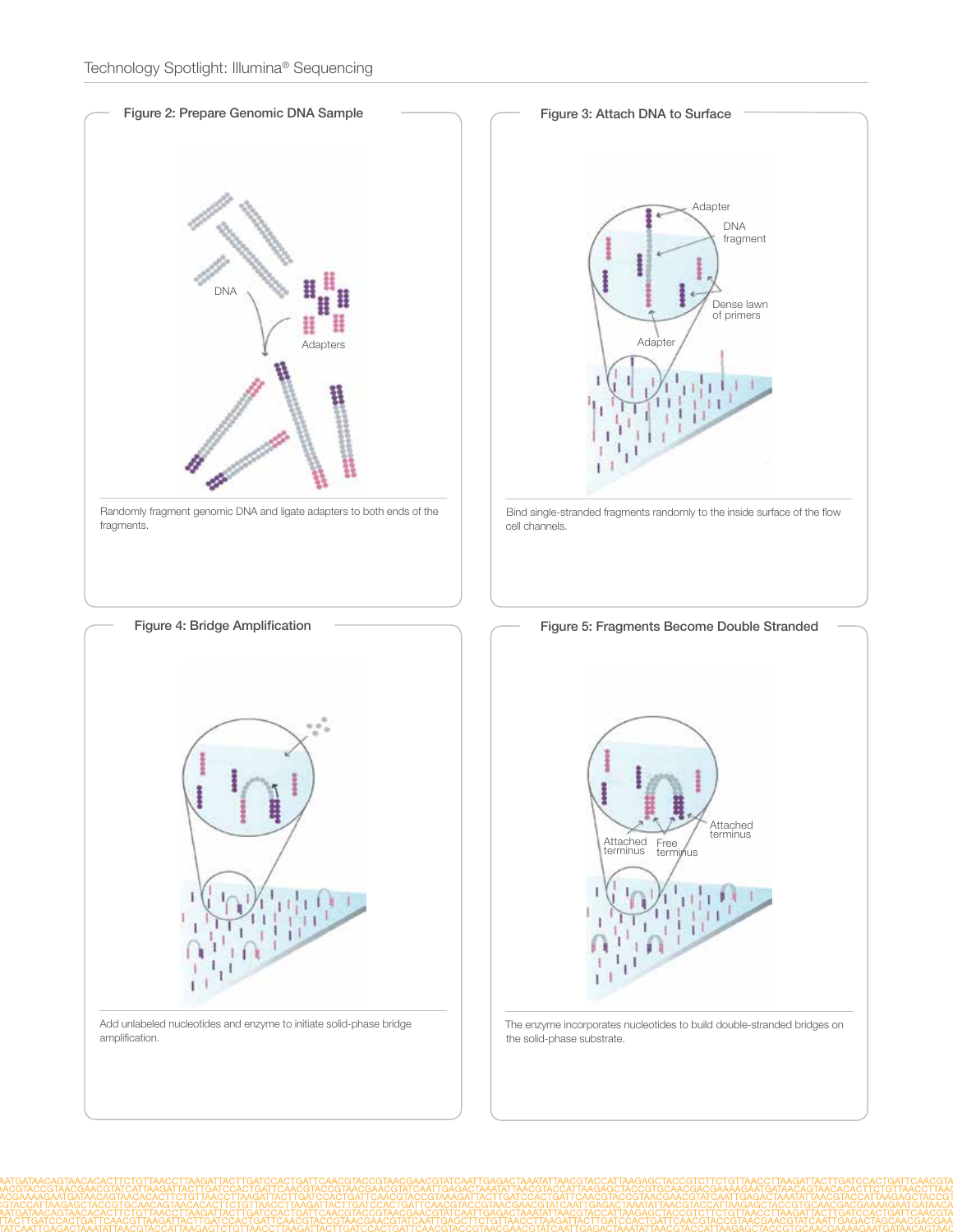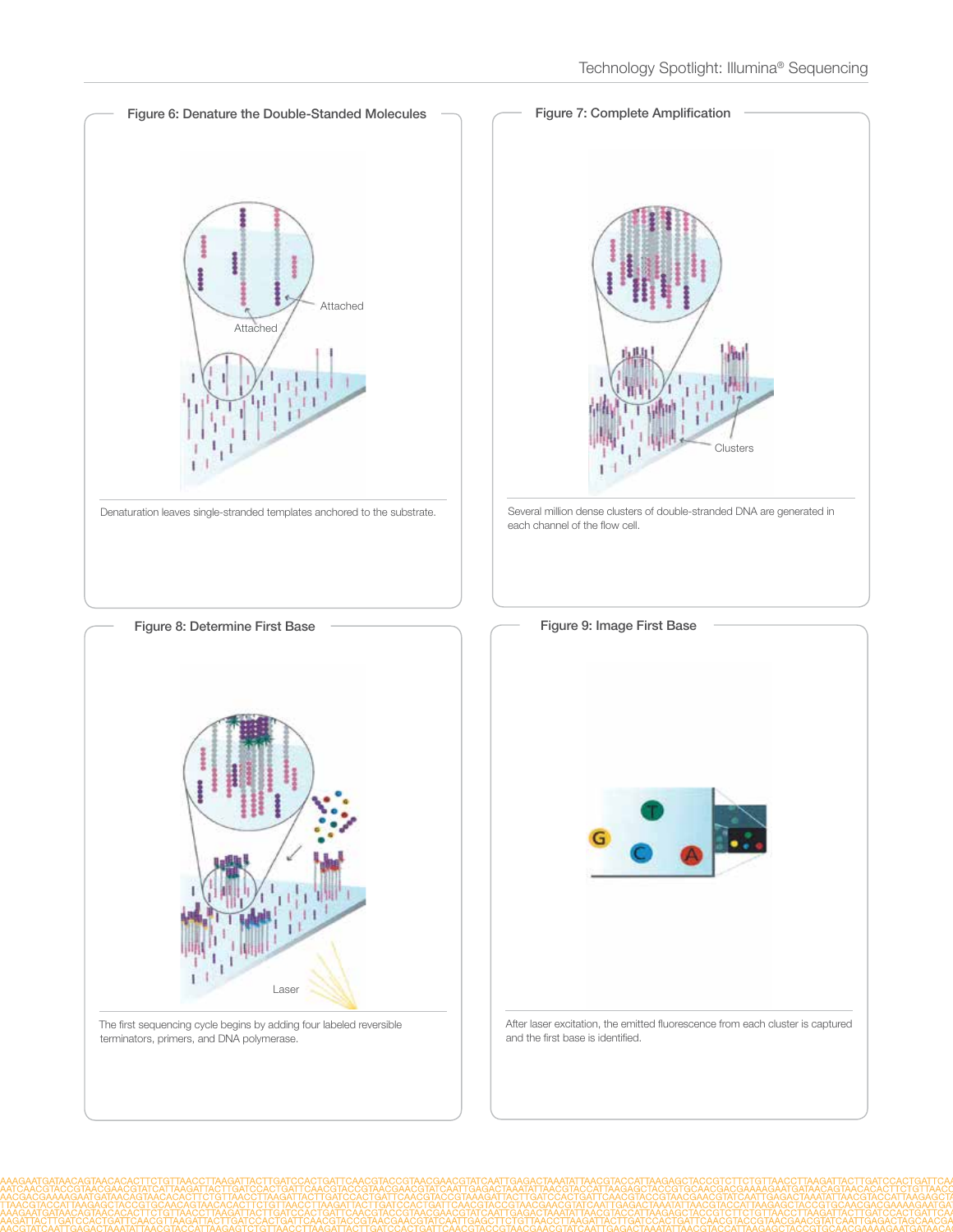